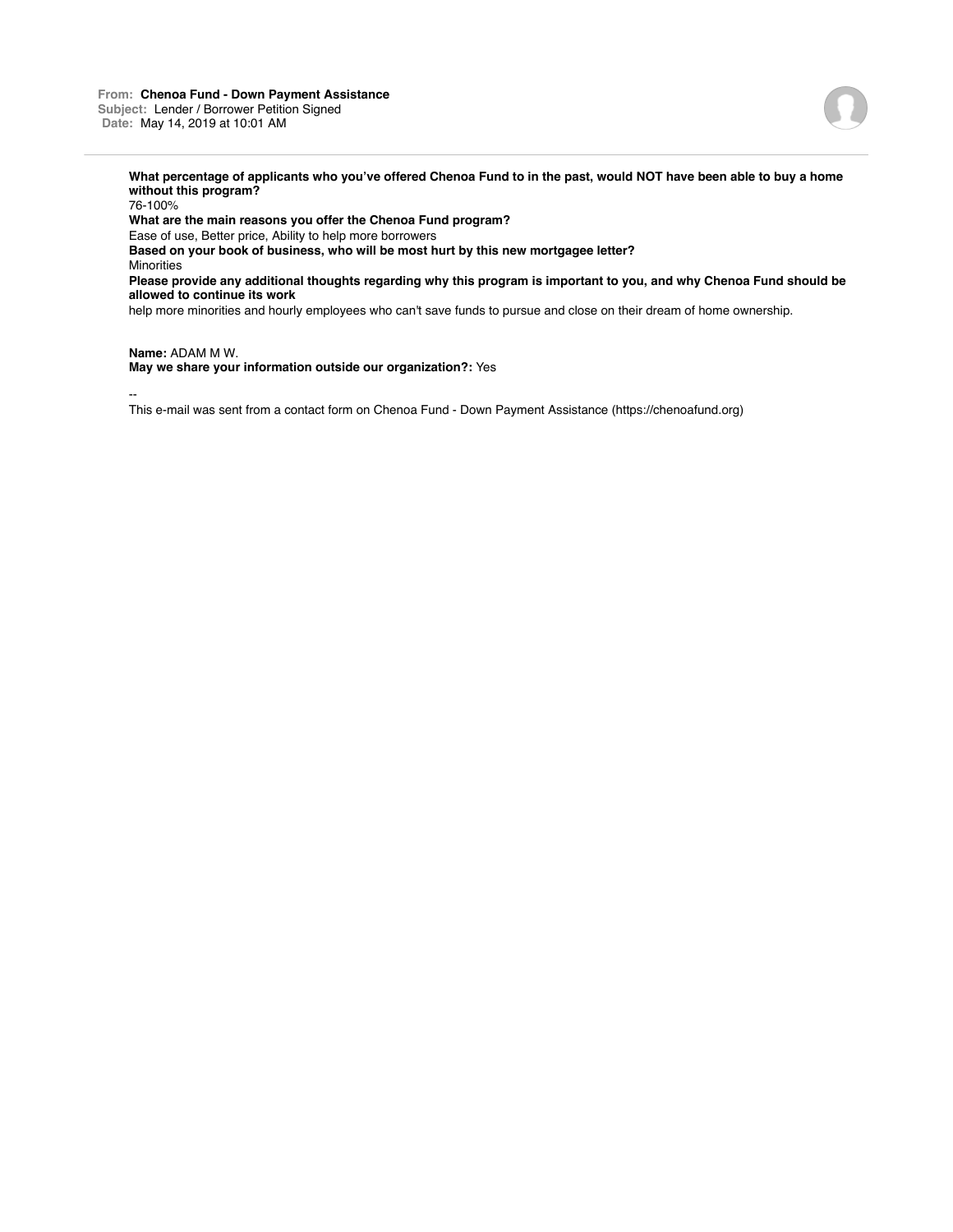**What percentage of applicants who you've offered Chenoa Fund to in the past, would NOT have been able to buy a home without this program?**

76-100% **What are the main reasons you offer the Chenoa Fund program?** Ability to help more borrowers **Based on your book of business, who will be most hurt by this new mortgagee letter?** All Races Equally **Please provide any additional thoughts regarding why this program is important to you, and why Chenoa Fund should be allowed to continue its work** Chenoa offers a unique approach to providing the opportunity for homeownership for those individuals who may not have excess funds to cover all closing and down payment requirements.

### **Name:** Bill P.

**May we share your information outside our organization?:** Yes

--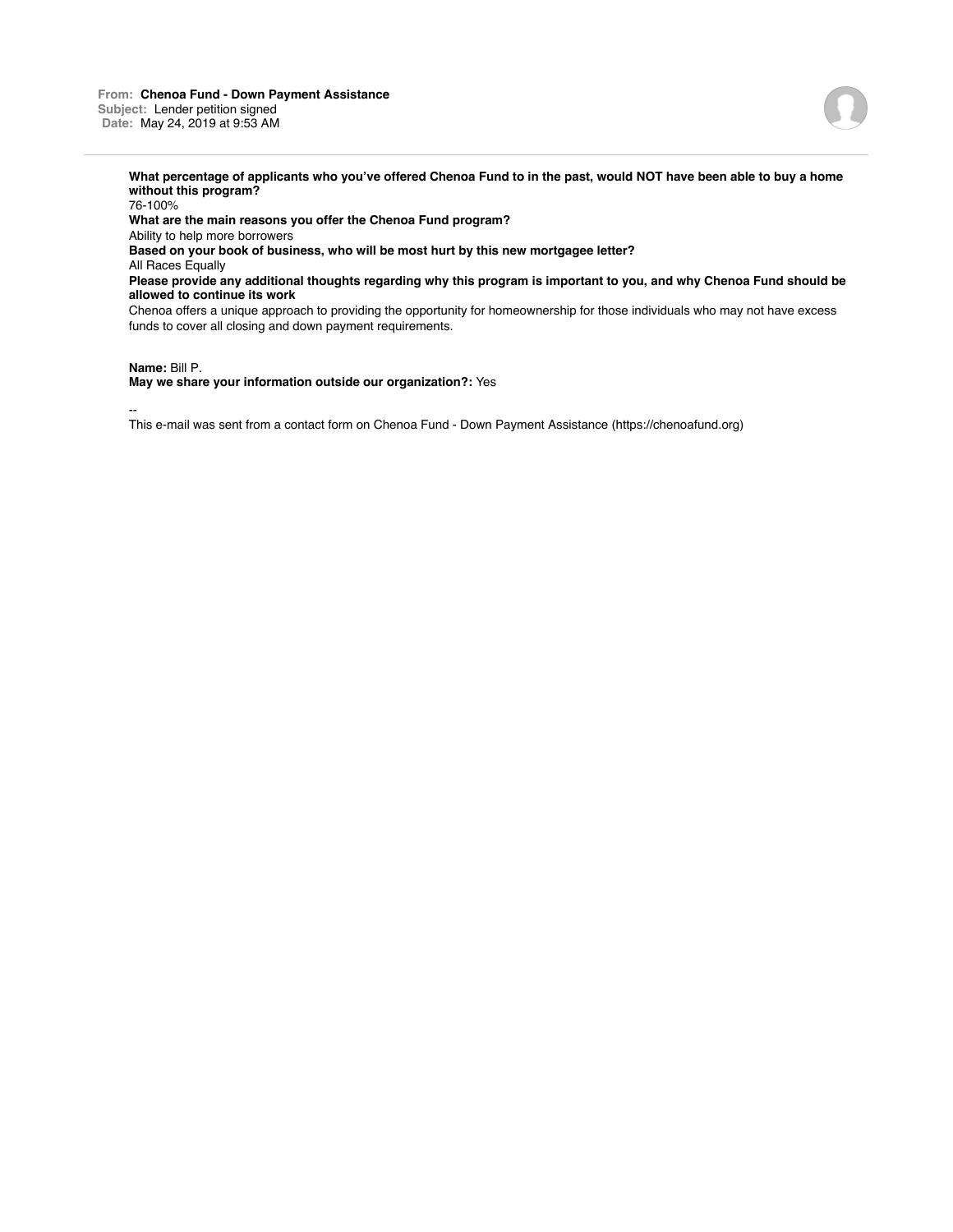### **From: Chenoa Fund - Down Payment Assistance Subject:** Lender / Borrower Petition Signed **Date:** May 15, 2019 at 8:19 AM



**What percentage of applicants who you've offered Chenoa Fund to in the past, would NOT have been able to buy a home without this program?**

76-100% **What are the main reasons you offer the Chenoa Fund program?** Ability to help more borrowers **Based on your book of business, who will be most hurt by this new mortgagee letter?** All Races Equally **Please provide any additional thoughts regarding why this program is important to you, and why Chenoa Fund should be allowed to continue its work**

**Name:** Anthony S **May we share your information outside our organization?:** Yes

--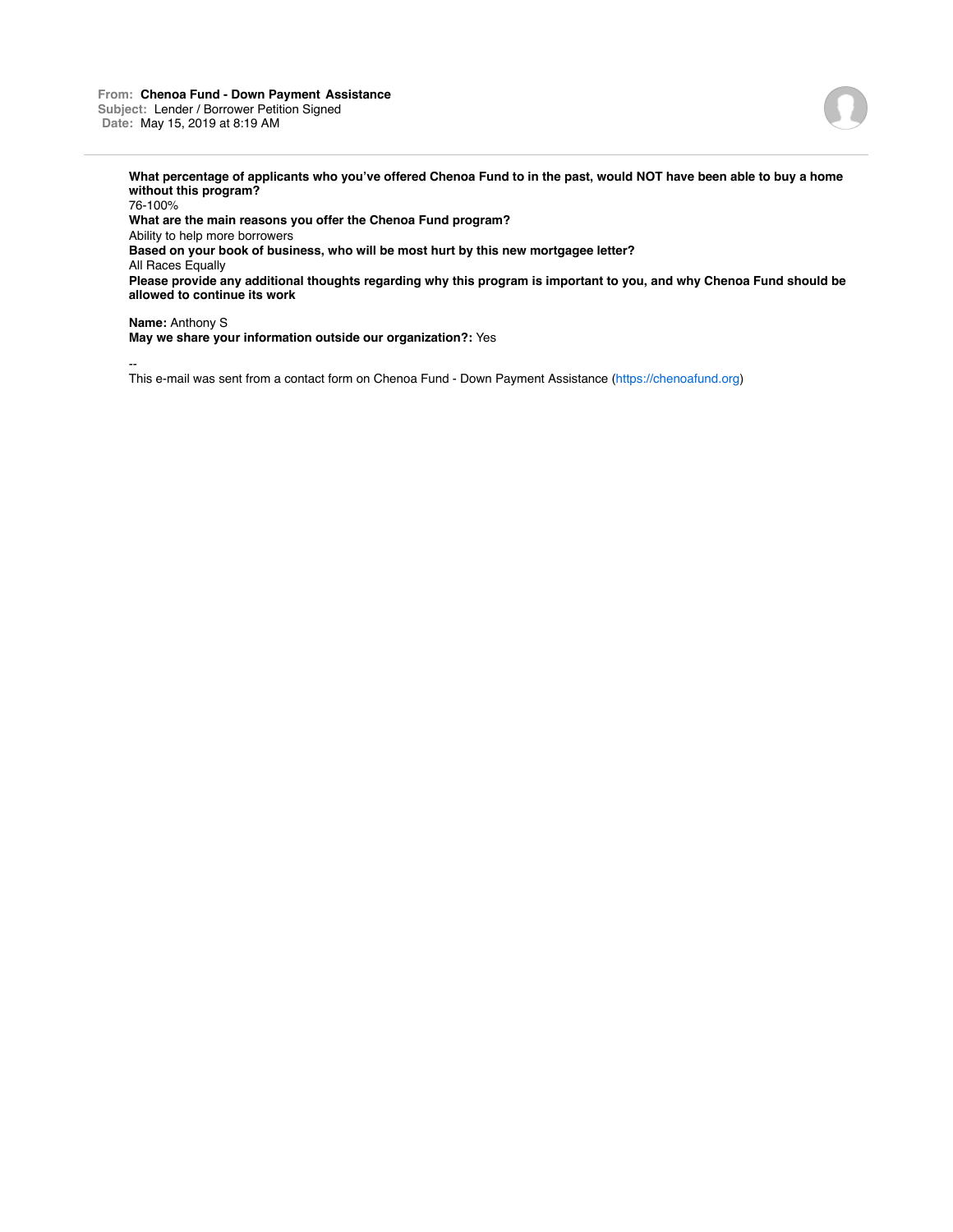# **Name:** Kenneth K.

**May we share your information outside our organization?:** Yes

**What percentage of applicants who you've offered Chenoa Fund to in the past, would NOT have been able to buy a home without this program?**

76-100%

**What are the main reasons you offer the Chenoa Fund program?**

Ability to help more borrowers

**Based on your book of business, who will be most hurt by this new mortgagee letter?**

All Races Equally

**Please provide any additional thoughts regarding why this program is important to you, and why Chenoa Fund should be allowed to continue its work**

--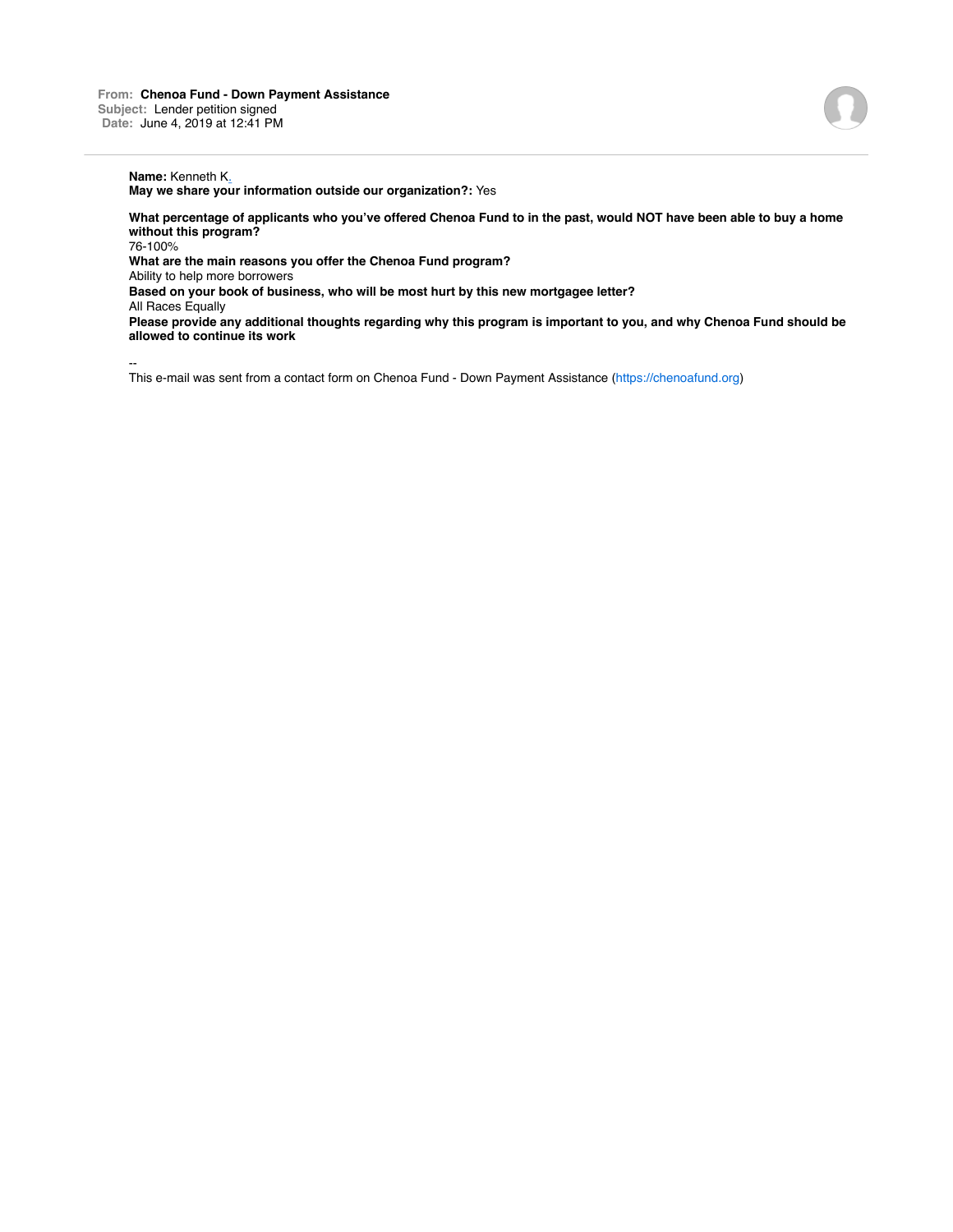**What percentage of applicants who you've offered Chenoa Fund to in the past, would NOT have been able to buy a home without this program?** 51-75%

**What are the main reasons you offer the Chenoa Fund program?** Ability to help more borrowers, Unique program features **Based on your book of business, who will be most hurt by this new mortgagee letter?** Minorities **Please provide any additional thoughts regarding why this program is important to you, and why Chenoa Fund should be allowed to continue its work**

Many homebuyers have good jobs, stable housing payment . But to Buy a home not alot of savings, they may have emergency money, which is important, if they use this part of their savings to buy a home then they have NO emergency money. Homeownership helps the economy in our area that was hit hard when the factories went overseas. We need the renters to be homeowners to help build the enconomy. And to build the importantance of taking care of where you live. Cheona allows for more home buyers with reasonable guidelines that other DPA programs are much stricker on. Families need this program to help be a home owner and live is safer enviroments. Please keep this Cheona program and allow it to help FHA homebuyers.

**Name:** Susan K

**May we share your information outside our organization?:** Yes

--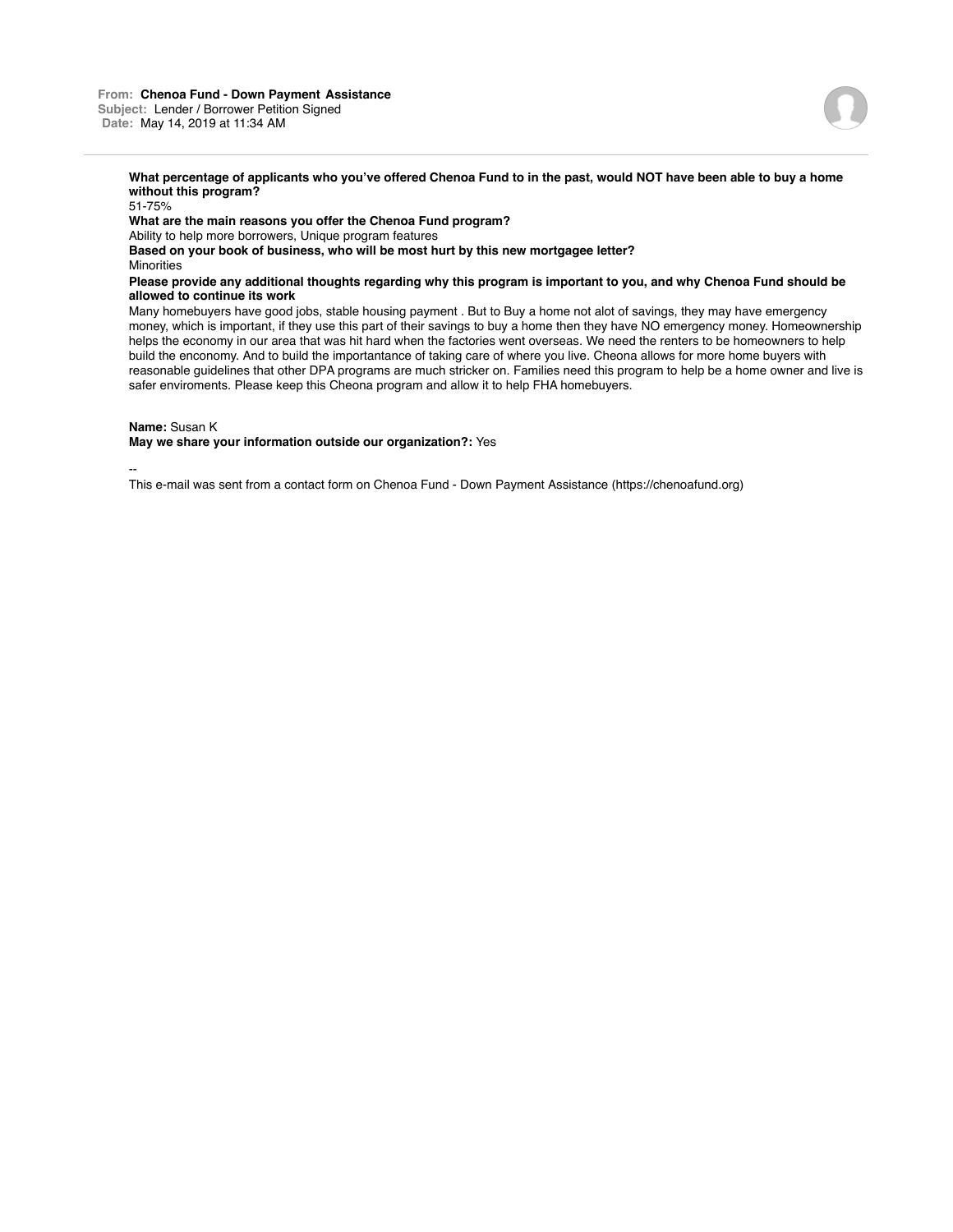

**What percentage of applicants who you've offered Chenoa Fund to in the past, would NOT have been able to buy a home without this program?**

76-100% **What are the main reasons you offer the Chenoa Fund program?** Ability to help more borrowers, Unique program features **Based on your book of business, who will be most hurt by this new mortgagee letter?** All Races Equally **Please provide any additional thoughts regarding why this program is important to you, and why Chenoa Fund should be allowed to continue its work** This program allows us to put more borrowers in homes that might not be able to purchase a home otherwise.

**Name:** Brent K

**May we share your information outside our organization?:** Yes

--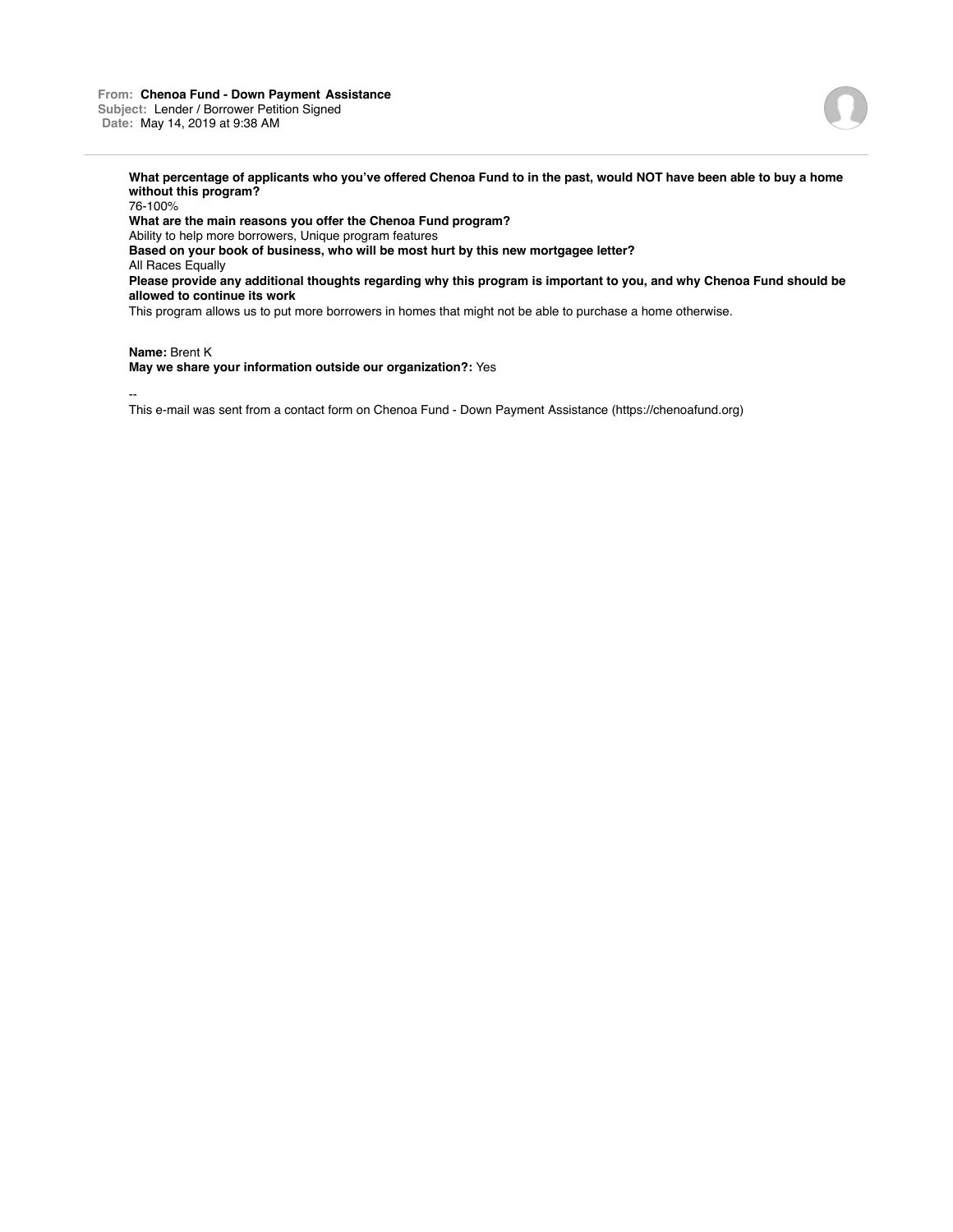## **Name:** susan k.

**May we share your information outside our organization?:** Yes

**What percentage of applicants who you've offered Chenoa Fund to in the past, would NOT have been able to buy a home without this program?**

26-50%

**What are the main reasons you offer the Chenoa Fund program?**

Better price, Ability to help more borrowers, Unique program features

**Based on your book of business, who will be most hurt by this new mortgagee letter?** All Races Equally

**Please provide any additional thoughts regarding why this program is important to you, and why Chenoa Fund should be allowed to continue its work**

Buyers , need more options of DPA. Cheona Fund helps good homebuyers, that may not have any other option, due to all all homes do not pass 100% USDA , due to not rural. But these are good buyers, whom need to keep emergency money in the bank. the local State DPA's have guidelines that may not work due to stricter income limits etc. We have good income buyers that need assistance also.

--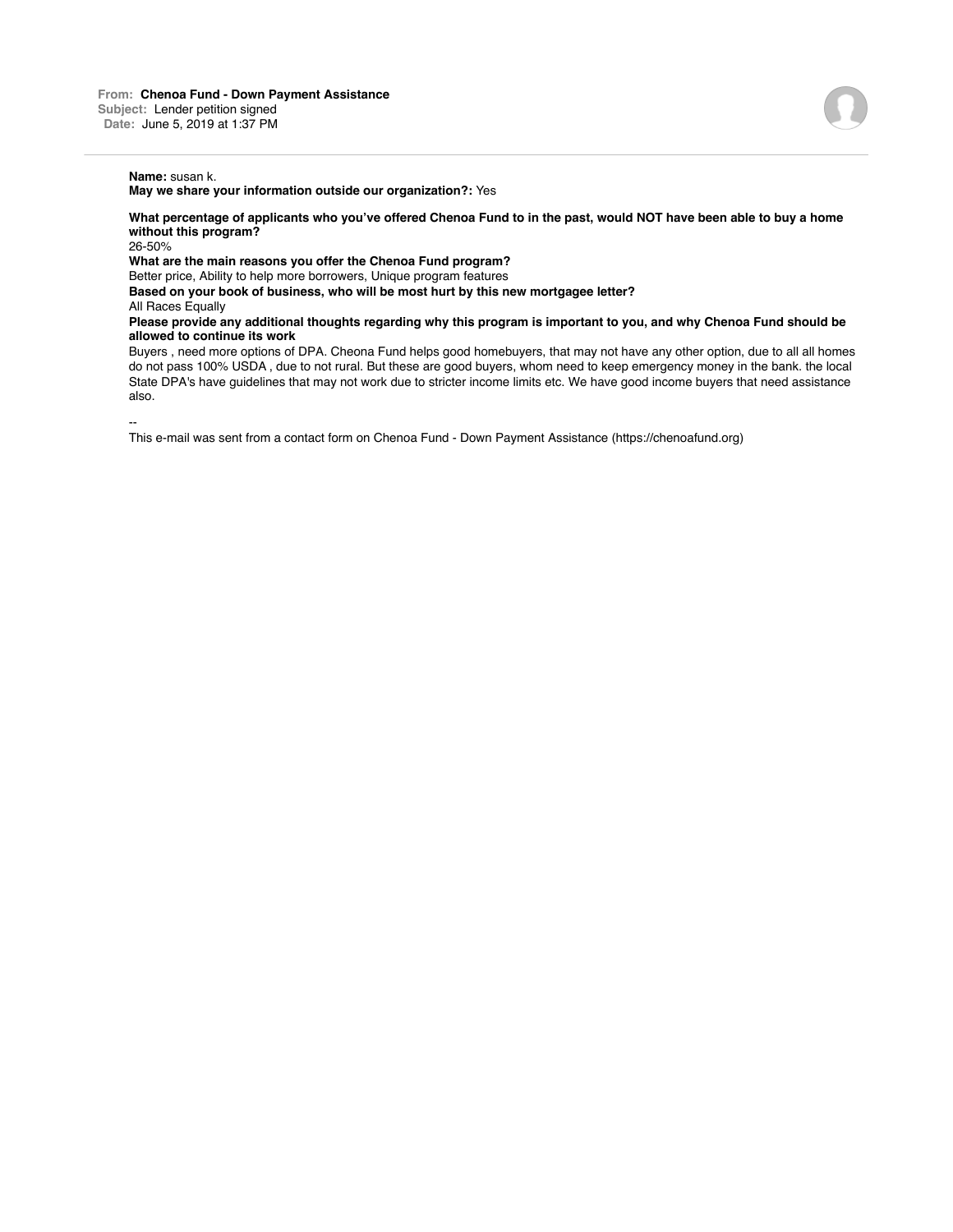

**What percentage of applicants who you've offered Chenoa Fund to in the past, would NOT have been able to buy a home without this program?**

76-100%

**What are the main reasons you offer the Chenoa Fund program?**

Ability to help more borrowers, Unique program features, Other (Add In Comments)

**Based on your book of business, who will be most hurt by this new mortgagee letter?**

All Races Equally

**Please provide any additional thoughts regarding why this program is important to you, and why Chenoa Fund should be allowed to continue its work**

First time buyers often lack the down payment or closing cost funds. The Chenoa Funds DPP program is unique in that is allows for family incomes over the 80% HUD median income limit. The 80% HUD median income limit of other DPP programs disqualifies most borrowers. Those borrowers cannot afford to purchase a home considering the average home price.

**Name:** Marilyn T

**May we share your information outside our organization?:** Yes

--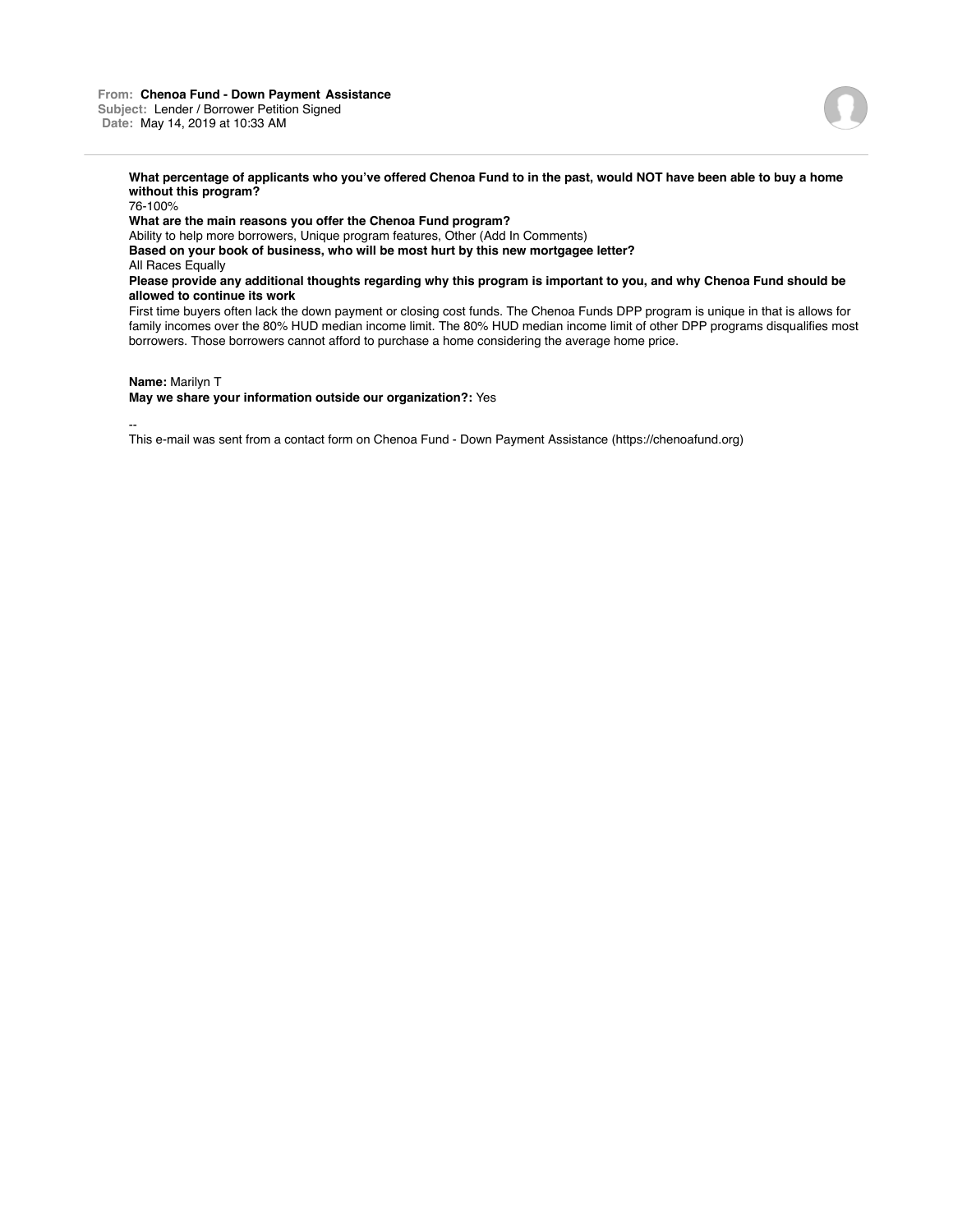# **Name:** Patty D.

**May we share your information outside our organization?:** Yes

**What percentage of applicants who you've offered Chenoa Fund to in the past, would NOT have been able to buy a home without this program?**

76-100%

**What are the main reasons you offer the Chenoa Fund program?**

Ability to help more borrowers

**Based on your book of business, who will be most hurt by this new mortgagee letter?**

All Races Equally

**Please provide any additional thoughts regarding why this program is important to you, and why Chenoa Fund should be allowed to continue its work**

--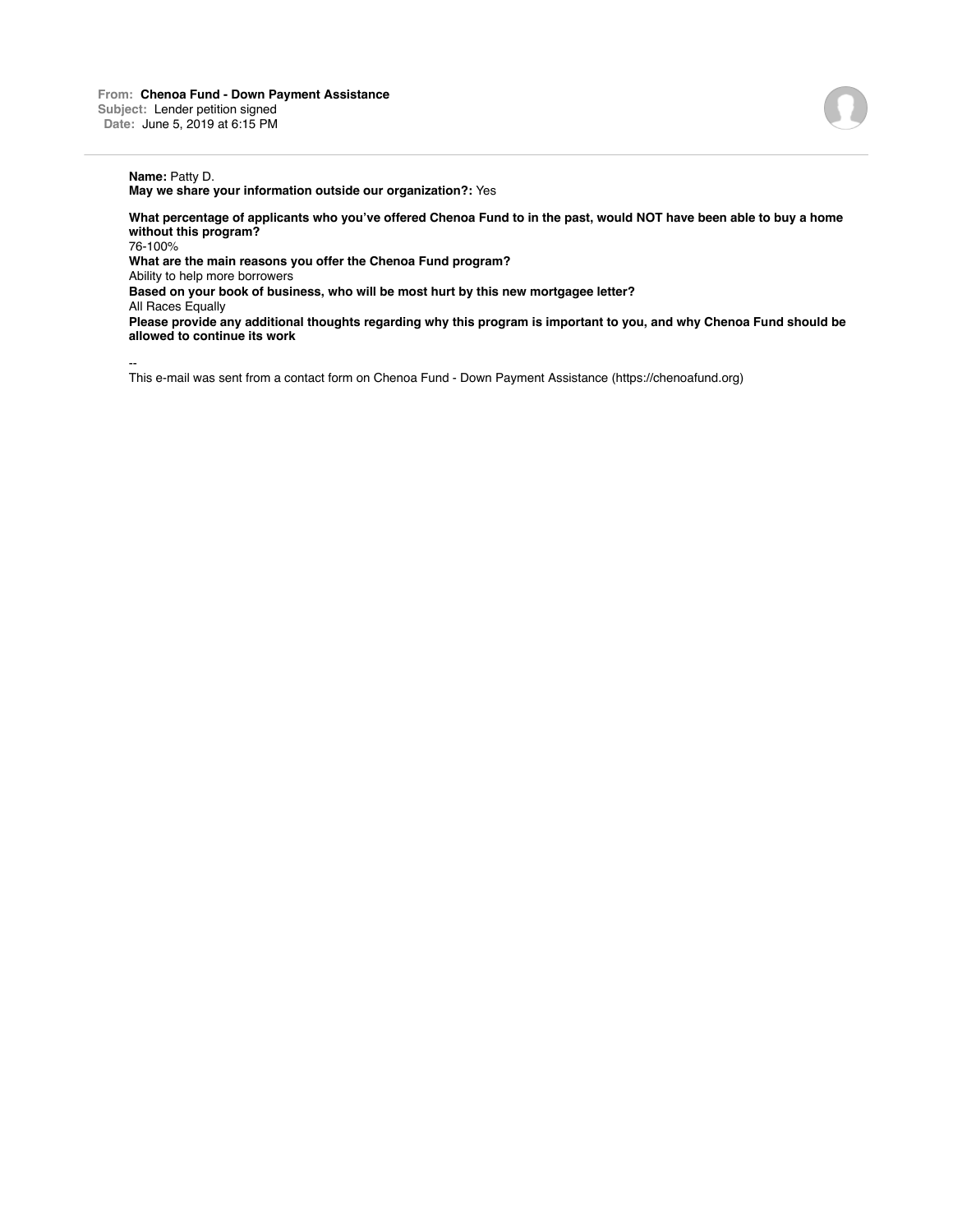# **Name:** Mary B.

**May we share your information outside our organization?:** Yes

**What percentage of applicants who you've offered Chenoa Fund to in the past, would NOT have been able to buy a home without this program?**

26-50%

**What are the main reasons you offer the Chenoa Fund program?**

Ability to help more borrowers, Unique program features

**Based on your book of business, who will be most hurt by this new mortgagee letter?**

All Races Equally

**Please provide any additional thoughts regarding why this program is important to you, and why Chenoa Fund should be allowed to continue its work**

In out society it takes a lot more income to support a household but the programs do not always account for this. Chenoa allows my clients to qualify for help even with higher incomes. Many of these families would not have been able to purchase a home without the help. Chenoa also has a shorter forgiveness period.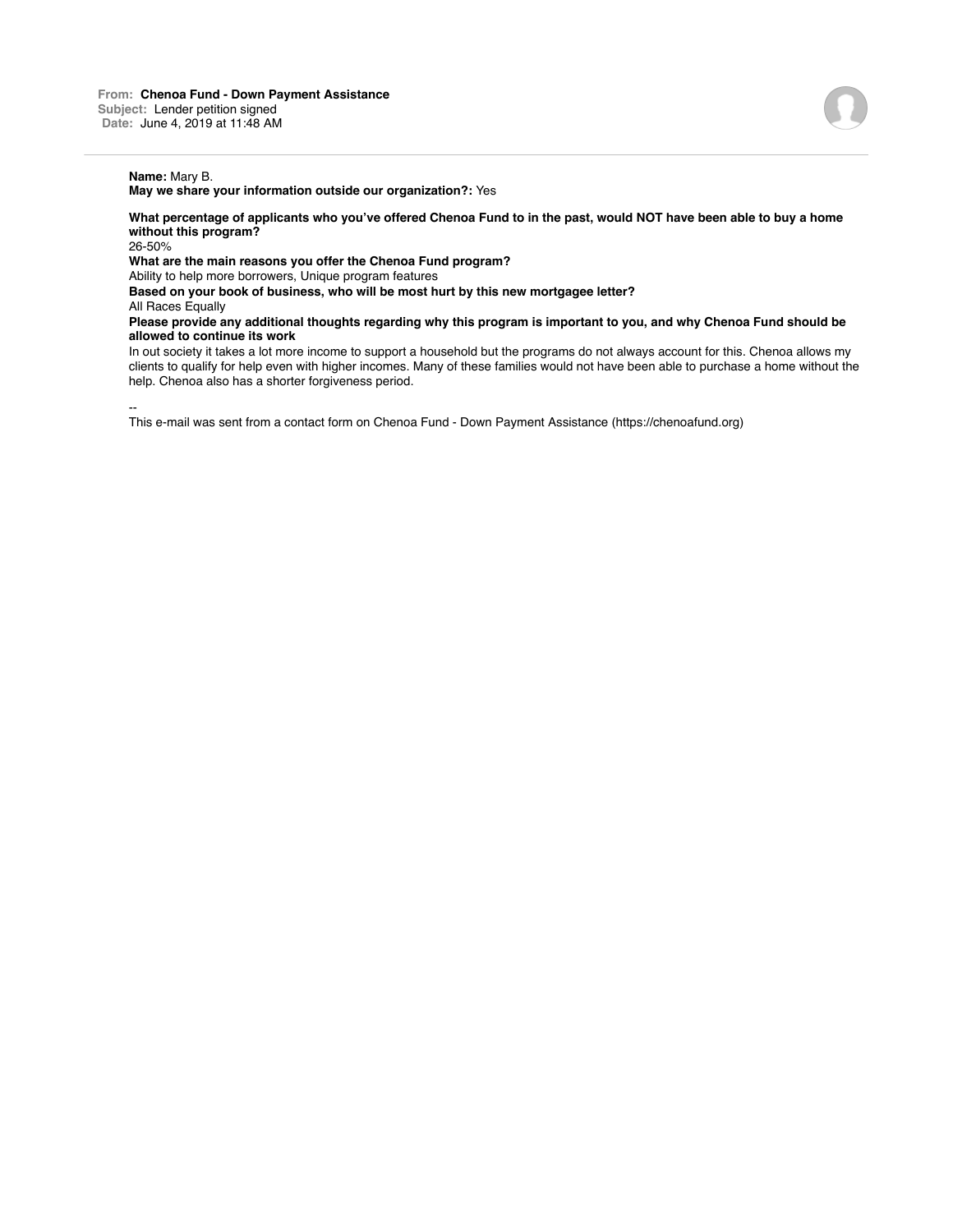### **Name:** Debra E

**May we share your information outside our organization?:** Yes

**What percentage of applicants who you've offered Chenoa Fund to in the past, would NOT have been able to buy a home without this program?**

76-100%

**What are the main reasons you offer the Chenoa Fund program?**

Ease of use, Better price, Ability to help more borrowers, Unique program features

**Based on your book of business, who will be most hurt by this new mortgagee letter?**

**Minorities** 

**Please provide any additional thoughts regarding why this program is important to you, and why Chenoa Fund should be allowed to continue its work**

I actually find this program more useful and better for the consumers than the state and city down payment assistance programs offered. It has a further reach into the community as far as more people qualifying for the Chenoa Fund program.

--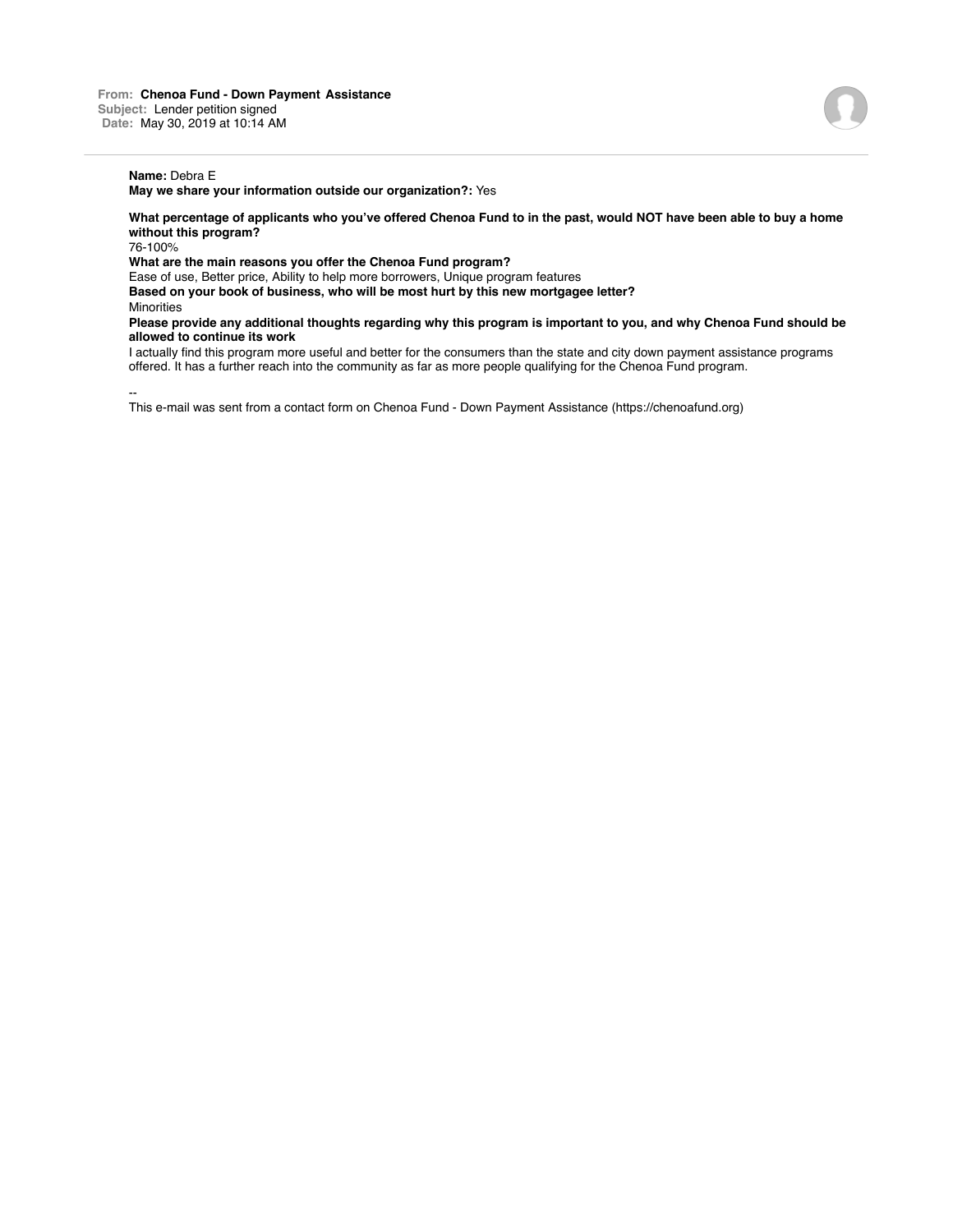### **From: Chenoa Fund - Down Payment Assistance Subject:** Lender / Borrower Petition Signed **Date:** May 14, 2019 at 9:54 AM

**What percentage of applicants who you've offered Chenoa Fund to in the past, would NOT have been able to buy a home without this program?**

0-25% **What are the main reasons you offer the Chenoa Fund program?** Ability to help more borrowers **Based on your book of business, who will be most hurt by this new mortgagee letter?** All Races Equally **Please provide any additional thoughts regarding why this program is important to you, and why Chenoa Fund should be allowed to continue its work** The Chenoa program is especially great b/c there are no boundaries to where you can help a first time buyer. Most other buyer programs with assistance require you to fit the client in a box in terms of where the home has to be located and housing is so hard to find available for buyers today.

**Name:** Chris R

**May we share your information outside our organization?:** Yes

--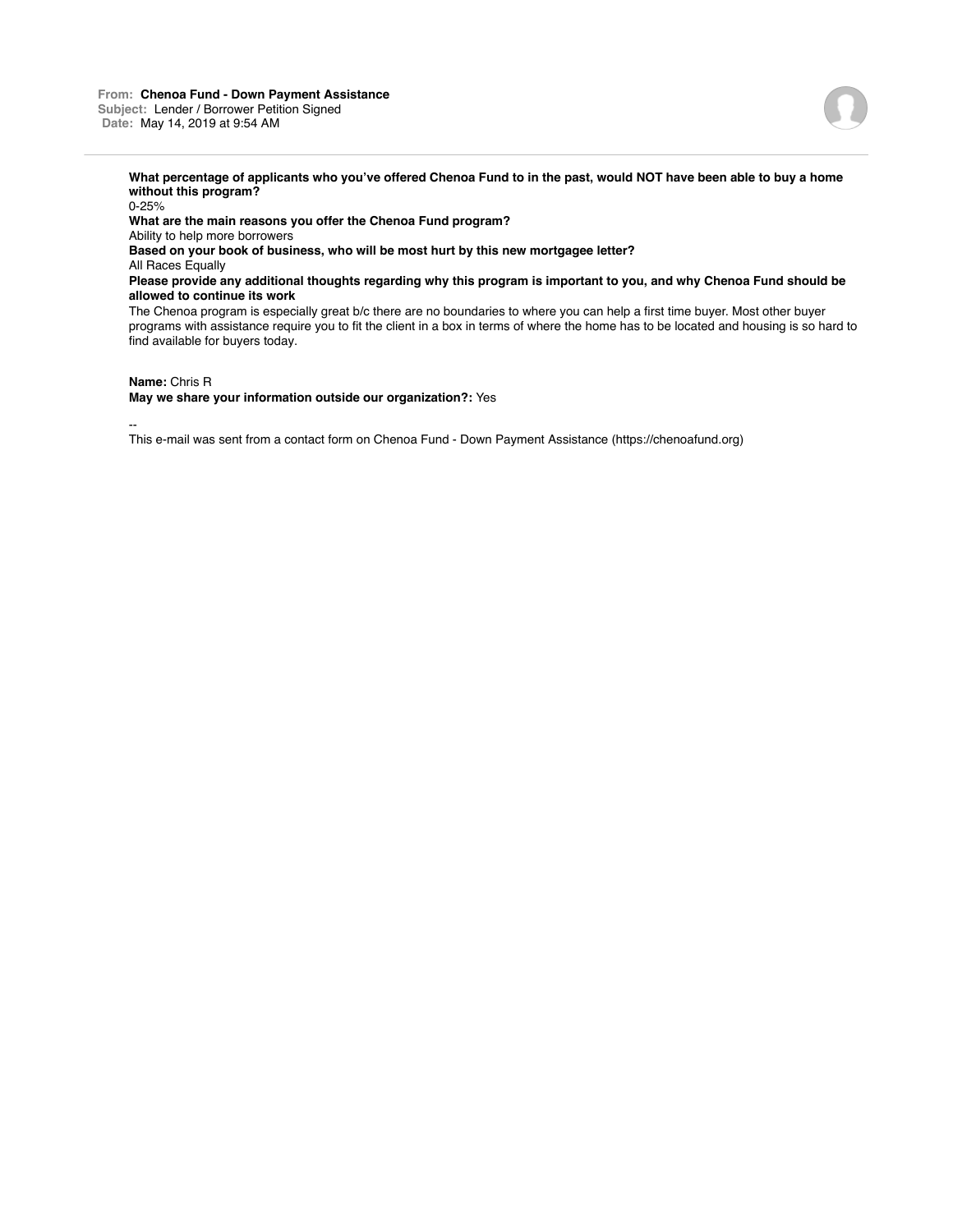In response to an email I received from CBC Mortgage Agency, I'm writing to tell you not how a borrower was negatively impacted, but how borrower was positively impacted. I recently closed on a purchase for a first-time home buyer using the Chenoa Fund. Had this fund not been available, my borrowers would NOT have been able to become home owners. Not only did they buy a home, but the home they purchased was in a revitalization area. So, they brought a positive impact to that community and are being able to take part in the American Dream…all because Chenoa was available for them.

Thanks CBC Mortgage Agency for this product!!

Thanks! Kirk

> **Kirk Rygol** VP of Mortgage Lending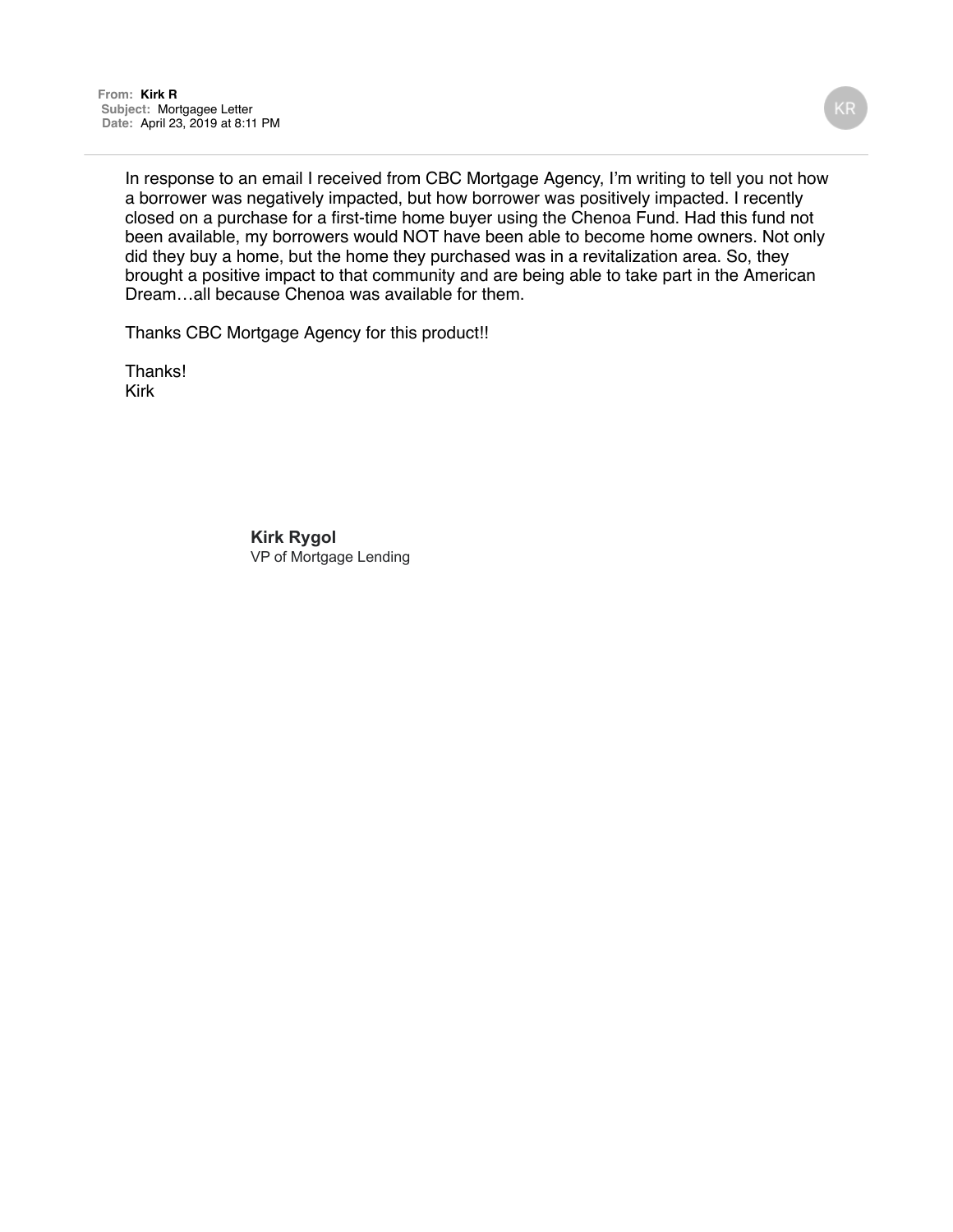### **From: Chenoa Fund - Down Payment Assistance Subject:** Lender / Borrower Petition Signed **Date:** May 14, 2019 at 10:25 AM



**What percentage of applicants who you've offered Chenoa Fund to in the past, would NOT have been able to buy a home without this program?**

76-100% **What are the main reasons you offer the Chenoa Fund program?** Ability to help more borrowers **Based on your book of business, who will be most hurt by this new mortgagee letter?** Minorities **Please provide any additional thoughts regarding why this program is important to you, and why Chenoa Fund should be allowed to continue its work**

**Name:** Ian S

**May we share your information outside our organization?:** Yes

--